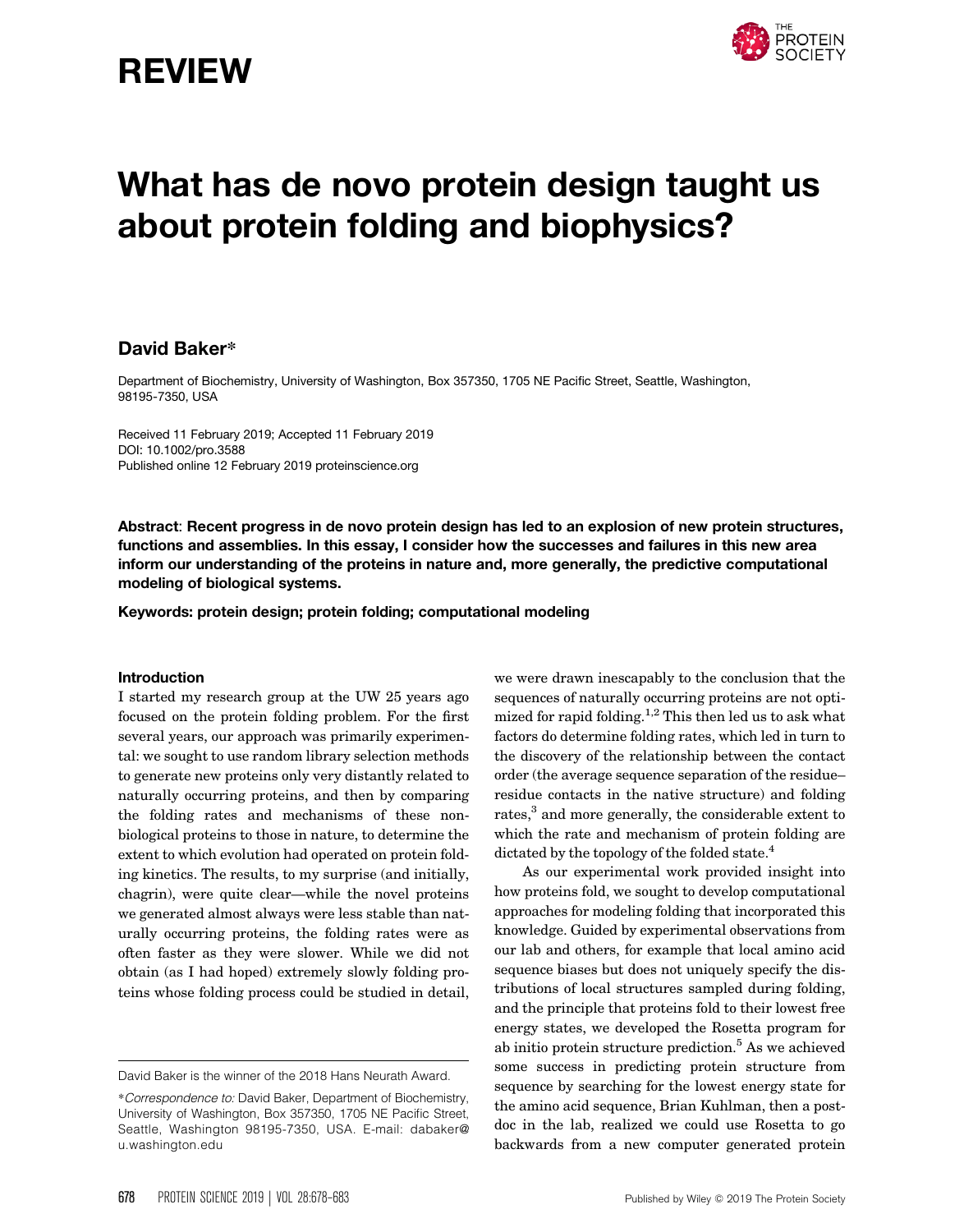structure to an amino acid sequence encoding it by searching for the lowest energy sequence for the structure-that is, design new proteins.<sup>6</sup> In the last 15 years, through advances in understanding protein structure, folding, binding, and assembly, coupled with steady improvement in the Rosetta energy function and sampling methodology, we and our colleagues have succeeded in designing a whole new world of proteins far exceeding anything I imagined when I started my group.<sup>7</sup>

The purpose of this article is not to review progress in de novo protein design. Instead, here I return to consider the goal I had when starting my research group of using the study of laboratory generated novel proteins to shed light on the proteins in nature—albeit with the difference that the new proteins are produced by computational design rather than random selection.

### Kinetic versus thermodynamic control of folding

The success in de novo design has immediate bearing on the question I originally set out to study. The de novo design process only considers the stability of the target structure, not any partially folded structures on a "pathway" to the target structure. Indeed, the final test for a de novo designed protein, before proceeding to experimental characterization, is to determine whether the lowest energy conformations sampled for the designed sequence in large scale protein structure prediction calculations are close to the designed target structure. The fact that robust stable proteins can be designed by exclusively focusing on the stability of the target structure shows that thermodynamics generally trumps kinetics in protein folding—if a sufficiently low free energy state exists, it deforms the surrounding free energy landscape for folding to this state to proceed efficiently. The dominance of thermodynamics in determining state likely reflects the large entropic cost of chain ordering, and the fact that the interactions which overcome this entropy loss and stabilize protein structures (for example, hydrogen bonds and van der Waals interactions) are individually relatively weak (~1 kT). Folding can only occur if there are very large numbers of such interactions adding up coherently to stabilize a specific folded structure, which is unlikely to occur by chance (indeed almost all randomly generated protein sequences fail to fold to a unique structure). This results in a funnel shaped energy landscape: conformations similar to the folded structure will necessarily share a subset of the many stabilizing interactions and, hence, also be relatively low in energy, and large energy barriers will generally be absent because there are likely few competing low energy states with very different structures.

Success in de novo design of protein–protein interactions and assemblies suggests that the primacy of thermodynamics in determining structure is a quite general principle. The assembly of viral capsids and

other large naturally occurring protein assemblies has been extensively studied, but it has been unclear to what extent evolutionary optimization has shaped the assembly process (beyond the obvious constraint, in the cases of viruses, of co-assembling with nucleic acid genome). Designed tetrahedral, octahedral, and icosahedral protein assemblies spontaneously and rapidly adopt the designed target nanostructure upon synthesis. The largest of these assemblies—120 subunit designed icosahedral nanocages built from two different building blocks—form in minutes following mixing of the two subunits with little or no formation of alternative species or evidence for kinetic traps.<sup>8</sup> These results suggest any sufficiently low free energy state of a set of protein chains will likely be kinetically accessible. These designs also highlight the control afforded by computational protein design: despite being composed of hundreds of thousands of atoms: crystal structures have RMSDs to the design models between 0.8 and 2.7 Å.

Anfinsen's thermodynamic hypothesis of protein folding—that proteins fold to their lowest free energy states—is very difficult to prove (it is much easier to prove that a given state is not the lowest free energy state, because only one counterexample need be found). While not constituting a proof, success in protein design strongly supports the thermodynamic hypothesis, as it is the core principle that de novo protein design is based on. Similarly, success in de novo protein design bears on the question I get after every talk about the importance of the order of chain synthesis on the ribosome to protein folding; computational protein design calculations completely ignore the order of synthesis which hence cannot be critical to protein folding.

Before leaving this topic, I note caveats to the argument that folding and association are thermodynamically driven. First, a significant fraction of de novo designed proteins either fail to express or are insoluble, and it is possible that kinetic accessibility is an issue for these failures (although toxicity in  $E$  coli during expression and aggregation through self association are more likely contributors). Second, if there is sufficient selective pressure, large kinetic barriers can be generated by natural selection, and in such cases protein folding can clearly be under kinetic control (the folding of alpha lytic protease for example<sup>9</sup>). A more precise statement of the conclusion of this section hence is that in the absence of specific selection (or design) for kinetic barriers, protein folding and assembly will generally be under thermodynamic control.

# Protein thermostability is the rule, not the exception

Protein stability is determined by the balance between the (unfavorable) loss of configurational entropy during folding and the (favorable) formation of attractive interactions in the folded state. The first term increasingly dominates as the temperature increases, and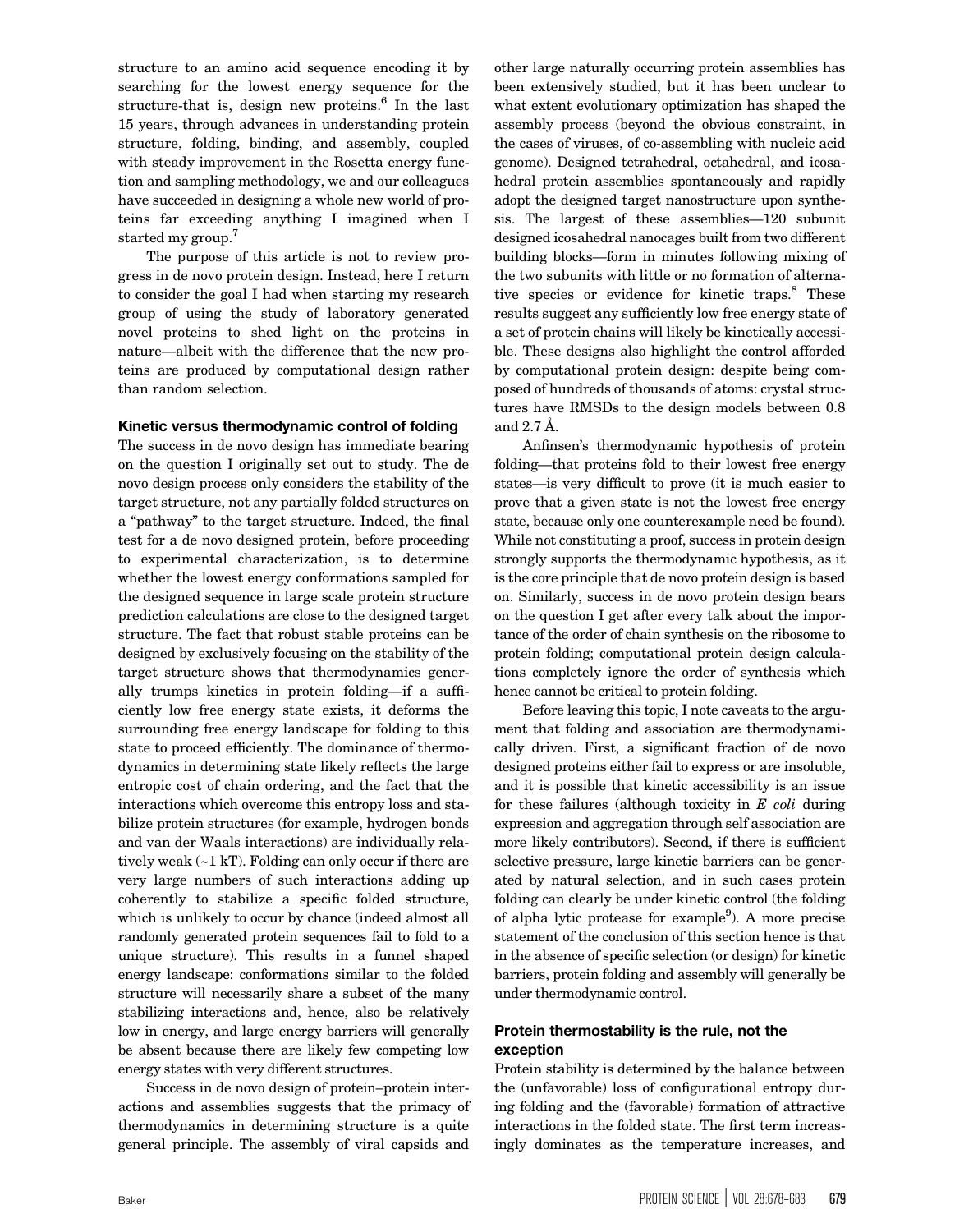most naturally occurring proteins unfold at high  $(\sim 95^{\circ}C)$  temperature. In contrast, most de novo designed proteins which can be solubily expressed in Escherichia coli remain folded at  $95^{\circ}$ C—they are generally quite a bit more stable than their naturally occurring counterparts.

What does the observation that high thermostability is relatively easy to attain by de novo protein design tell us about the lack of thermostability of naturally occurring proteins and computational modeling of the forces governing folding generally? First, either there has not been evolutionary pressure for protein thermostability, or selection for protein function has come at the expense of stability (in some cases where protein turnover is important, selection for function may have even have favored marginal stability). Second, our understanding of the forces stabilizing proteins must be at least qualitatively accurate for brand new proteins to consistently be so stable.

Why are de novo designed proteins so stable? Whereas native proteins almost always have idiosyncrasies such as irregular loops and non-ideal secondary structures, designed structures are closer to the Platonic ideal of a protein: they have well-packed exclusively polar surfaces and exclusively hydrophobic cores (with the exception of the hydrogen bond network cores described below), regular secondary structural elements, and canonical turns. Whether such ideal structures could actual exist was unclear before the advent of de novo protein design; it is now evident that there are an essentially unlimited number of them. There has been considerable discussion of the origins of the high stability of thermophilic proteins; the comparison with de novo designed proteins suggests that there may be nothing particularly remarkable to look for.

# Insight into the balance of forces in folding: the importance of backbone strain

What has de novo protein design taught us about the balance of forces in folding? It has long been accepted that the hydrophobic effect is the dominant force favoring protein, and indeed, like most native proteins, de novo designed proteins generally have primarily hydrophobic cores. A less well-appreciated contribution to protein folding whose understanding was critical for success in protein design is local backbone strain. Much of our understanding of protein stability has come from investigation of the effect of amino acid substitutions—while this directly reports on the contribution of hydrophobic interactions, buried charge, etc., it does not report on the relative free energies of different backbone conformations. In contrast, success in de novo protein design, particularly of beta sheet containing structures, has required systematic analysis of the consequences of backbone stiffness and chirality on folding into compact globular structures.

De novo protein design proceeds in two steps: first, the generation of target protein backbones, and second, the design of sequences whose lowest energy states are the target backbones. Somewhat unintuitively, the first step is often the hardest—a target backbone must have sufficiently little strain that it is designable; i.e., that there exists an amino acid sequence for which it is the lowest energy state. Simply collapsing of the chain into a structure with a buried hydrophobic core almost always produces strained backbones. Understanding how to design compact backbones without strain has required a combination of geometric reasoning, detailed simulations of simple model polypeptide systems, and study of naturally occurring structures.<sup>10,11</sup>

The consideration of backbone strain and how to systematically relieve it has been critical in the design of all beta sheet structures. For example, key to success in designing beta-barrel structures was the realization that maintaining extensive hydrogen bonding between the strands without introduction of backbone strain required the breaking of cylindrical symmetry. Breaking symmetry and reducing strain through introduction of beta bulges and glycine residues in the middle of the curved beta strands to relieve steric clashes enabled the de novo design of fluorescent proteins.<sup>12</sup> The importance of strain is more clearly brought out by de novo protein design than by structural characterization of native proteins because nature has put little premium on economy and simplicity: in minimal protein systems, backbone strain is highlighted (long flexible loops dissipate strain), and the vast variety in nature masks fundamental constraints on the structures that can be encoded by amino acid sequences.

#### Unexplored regions of protein space

Has nature fully explored the space of folded protein structures? The many tens of thousands of protein structures that have been experimentally determined fall into a much smaller set of fold classes; is this because there are a limited number of possible protein folds, or because evolution has only sampled a subset of what is possible? Like the other questions addressed in this essay, this one is very hard to answer solely by study of naturally occurring proteins.

De novo protein design provides a route to address this question by direct construction. For example, in Nature, repeat proteins made from tandemly repeated identical ~30–50 amino acid structural units, such as ankyrin repeat proteins, leucine rich repeat proteins and others play many important functions. Do these represent the full set of what is possible for repeat protein structures or only a subset? It turns out that even this relatively narrow class of structures is only very sparsely sampled by Nature—by de novo design dozens of new repeat proteins with sequences and structures (beyond the individual repeat unit)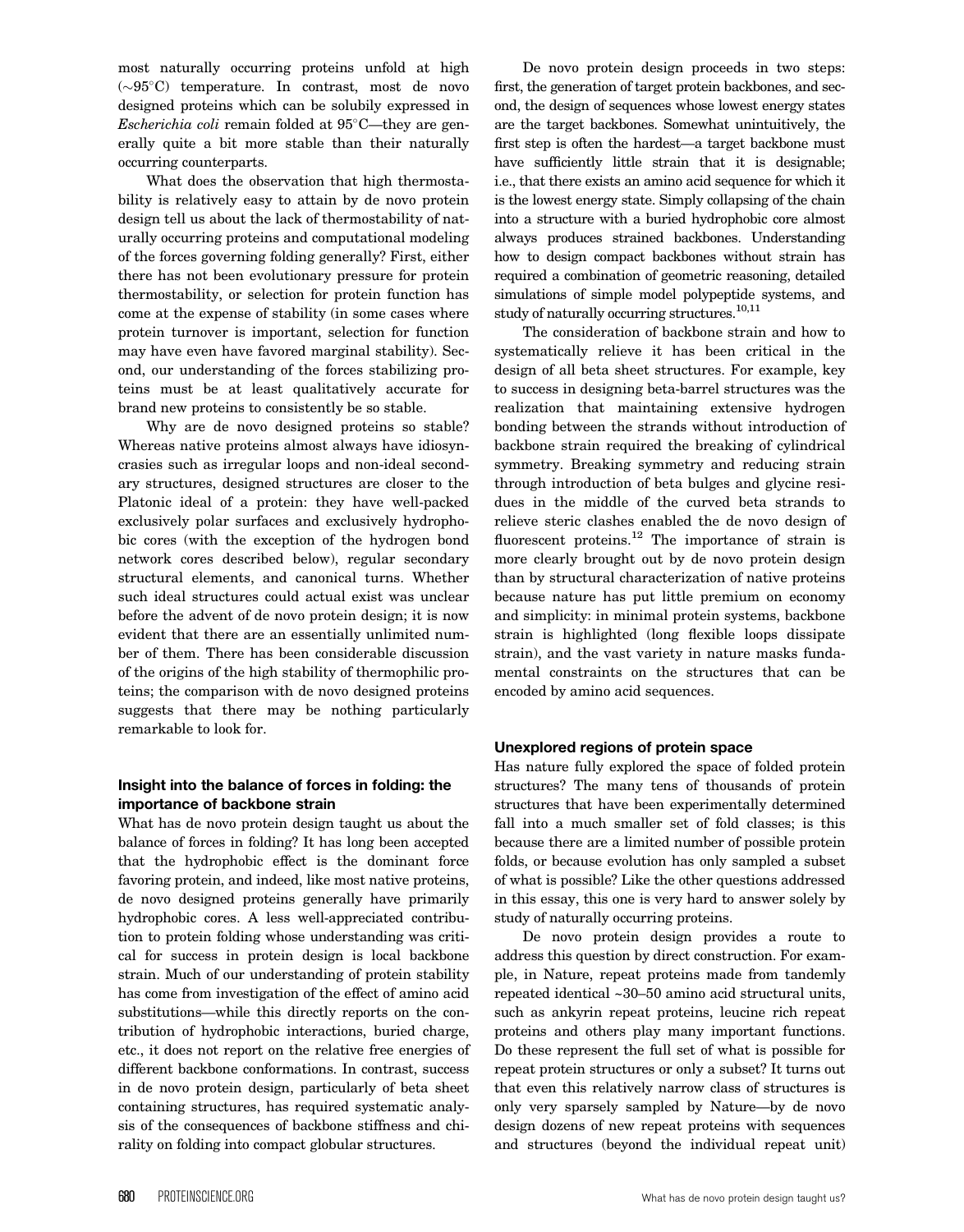unrelated to any known natural proteins could readily be generated.<sup>13</sup>

De novo protein design has shown further that nature has not completely sampled the interaction modalities available to peptide chains. For example, the buried central hydrogen bond networks that confer the modular specificity of the DNA double helix do not have a clear analog in native proteins. The development of methods for designing extended hydrogen bond networks in proteins<sup>14</sup> has led to the design of a new world of protein structures with interaction specificity determined by buried hydrogen networks. This opens the door to design of protein allostery and protein logic; the hydrogen bond networks set the register of the interacting segments so the interaction strengths can be systematically tuned.

That nature has only explored a small subset of what is possible for proteins is not surprising given the vast size of sequence space. For even a relatively small protein of 100 residues, there are  $20^{**}100 = -10^{**}130$ possible amino acid sequences (any 1 of the 20 amino acids at each of the 100 positions). For comparison, there are  $~10$  million species on earth today, with  $~100,000$ genes each; ~10\*\*12 proteins in total. The total number of proteins sampled over evolutionary time is likely  $10^{**}3-10^{**}5$  larger than this  $\leftlt\lt10^{**}20\right)$ ; a tiny fraction of the 10\*\*130 sequences possible for a 100 residue protein. Likewise, laboratory selection experiments are limited to libraries with a maximum of ~10\*\*15 different sequences. De novo protein design now provides a route to explore the full range of amino acid sequence space for new and useful structures and functions.

## Membrane proteins follow same principles

Membrane proteins play critical roles in biology, and, hence, have been extensively studied using X-ray crystallography and biophysical methods. The physics of folding of these proteins is more complex than native proteins as the hydrophobic environment of the membrane is very different than the aqueous environment outside the membrane. The design of complex multipass membrane proteins is hence a stringent test of our understanding of membrane protein biophysics. Crystal structures of de novo designed membrane proteins with up to  $215$  residues<sup>15</sup> demonstrate that we understand the fundamental driving forces and the determinants of structural specificity sufficiently well to design new stable membrane protein structures. As described below, considerably more accurate models will likely be necessary to model the delicate functions of naturally occurring membrane proteins.

#### Protein–protein interactions

De novo design has also informed our understanding of protein–protein interactions. By incorporating buried hydrogen networks, it has turned out to be easier than one might have thought to de novo design pairs of proteins which interact with each other with high

affinity and specificity.<sup>16</sup> However, the individual partners in these designs are generally not monomeric on their own. The notable challenge solved by evolution that is not yet solved by de novo protein design is the generation of large sets of orthogonal and high affinity protein–protein interactions using protein monomers that are stable and monomeric in the absence of their binding partner(s). The latter requirement likely constrains the size and hydrophobicity of protein interaction surfaces, perhaps favoring smaller hydrophobic patches surrounded by polar groups disfavoring non-specific association.

## Beyond the 20 naturally occurring amino acids

The principles and approaches developed for designing new protein structures have been found to hold well outside of the chemical domain sampled by naturally occurring proteins. By designing for very low energy ground states, it has been possible to design a wide variety of structured macrocycles with circular backbones using unnatural amino acids to favor the ground state.<sup>17</sup> Local sequence structure compatibility/lack of strain are particularly important in small macrocyclic systems as the hydrophobic effect plays a smaller role because there is little or no hydrophobic core. Hence, the ground states of these systems are determined more by torsional constraints imposed by the placement of <sup>L</sup> and <sup>D</sup> amino acids, in particular proline residues, which restrict the region of the Ramachandran map sampled at each position, and backbone– backbone and sidechain–backbone interactions, than by hydrophobic interactions. Together with the reduction in configurations accompanying backbone closure, these interactions are sufficient to enable the design of sufficiently large energy gaps to specify unique folded states. It is notable that the same forcefield and design principles used to create megadalton icosahedral nanocages hold for eight residue non-natural amino acid containing macrocycles.

## Large leaps paradoxically can be easier than small ones

To what extent does progress in de novo protein design constitute a solution to the protein folding problem? On the one hand, successes in de novo design of a wide range of protein structures and folds suggest that the broad outlines of how proteins fold are reasonably well understood. On the other hand, while progress has been made in protein structure prediction, accurately computing structures de novo from a single amino acid sequence remains an outstanding problem (recent progress has relied heavily on co-evolution derived contact prediction which requires large numbers of evolutionarily related sequences<sup>18</sup>). Accurate structure predictions can be made for designed proteins—indeed, as noted above, comparison between the predicted structure and the design model is the obligatory final step before proceeding with gene synthesis and experimental characterization—but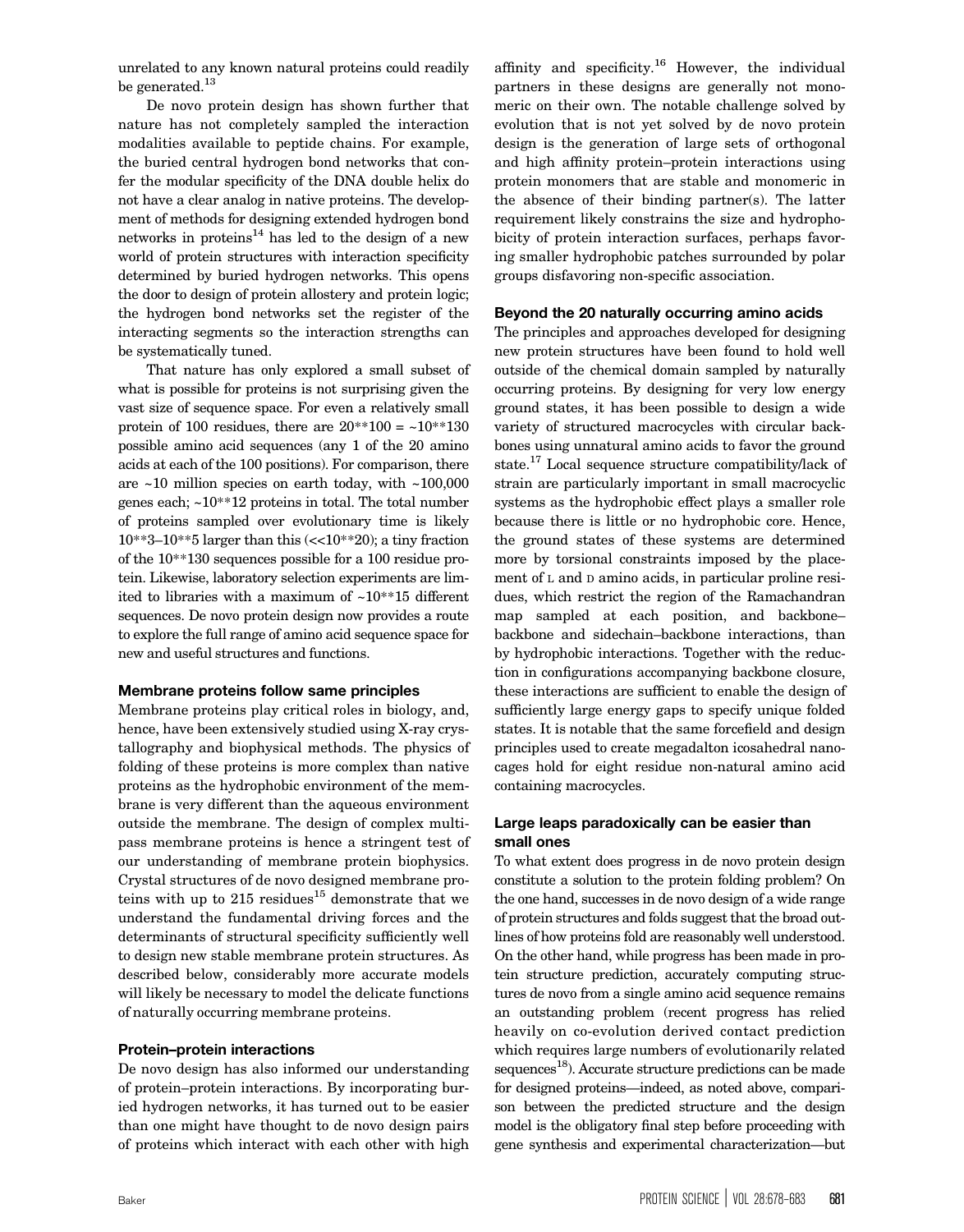much less regular and ideal native proteins are a greater challenge. As argued below, the problem of accurately computing small energy differences (between near native structures, loop conformations, etc.) will likely compromise accuracy of structure modeling for some time to come.

Despite the progress in de novo protein design, there are still considerable challenges to protein structure modeling. Perhaps surprisingly, some of the hardest problems are those relating to the redesign of the function of existing proteins. Likewise, the classical structure prediction problem of predicting the changes in protein structure accompanying sequence changes can be harder than de novo structure prediction. Nonintuitively, the bigger the leap, the more useful computational protein design becomes.

Why are big leaps better supported by computation than small steps? The answer has to do with the magnitude of the energy differences involved. Both computational protein design and protein structure prediction are based on energy calculations—the fundamental hypothesis is that proteins adopt their lowest energy states. To design a sequence that adopts a completely new structure, we sculpt a sequence for which the target structure has much lower energy than any other state. If the designed global minimum is according to the energy function 10 kcal/mol more favorable than any other state, the outcome is insensitive to energy calculation errors in the 1–2 kcal/mol range—the designed protein will fold to the desired conformation whether the energy gap is 8 or 12 kcal/mol. In contrast, suppose one has an already characterized protein–protein interaction, and the goal is to identify single substitutions which increase affinity by ~5-fold. Here, the relevant energy differences are <1 kcal/mol, and within the error of the energy function/force field. Hence, modeling the effect of individual substitutions on relaxation of a protein monomer, of a protein– protein complex, and on binding affinity can be beyond the precision of current computational models (free energy perturbation methods, which take advantage of cancelation of errors, are probably the best current approaches to such challenges). A further advantage of de novo design for computation currently is that one can focus on properties and interactions (ideal structural elements, hydrophobic packing, etc.) that are well understood: accurate computation of the effect of mutations on native systems can require consideration of non-ideal structural elements, structural waters, potential backbone changes, and extensive buried polar interactions, which are all difficult to model (even very low energy designed all polar interfaces generally fail to form) and can be avoided in de novo designed systems.

The accuracy of an energy function is analogous to the resolution of a microscope-one cannot accurately discern features below the available resolution. So for example, predicting the effect of sequence changes on enzyme activity is very difficult (this is why directed evolution is currently a more powerful way of improving and modifying enzyme activities than computation). Thus, rather unintuitively, de novo design of proteins from scratch is more accessible than computing single sequence changes that increase native enzyme/binding activity, and ab initio structure prediction (to moderate resolution) easier than predicting the subtle effects of single sequence changes on protein structures.

The limited energy function accuracy problem in modeling biological systems is compounded by the biological and evolutionary advantages of systems poised between multiple states. Indeed, biology has likely optimized key transitions to be maximally difficult for computation-to be maximally sensitive to inputs the protein assemblies involved in the transitions should be poised in a fine balance between alternative energy minima. Any decision point—advancing in cell cycle, transcription initiation, etc. at which multiple inputs are integrated—is optimally set hovering between the two competing energy minima such that small shifts in the balance of the inputs can shift the outcome. In this sense, biology may have evolved to be maximally inscrutable (predictably describable by computational models). The de novo computational design of allosteric switchable systems has a similar problem—but if the design is modular and tunable, with some experimental optimization a wide range of switchable behaviors can be obtained.

I would like to close with a few comments on scientific collaboration and creativity. Advances in protein design using Rosetta were made possible by improvements in the Rosetta energy function and sampling methodology made collaboratively by the many research groups in the Rosetta Commons. Free and open sharing of methodological improvements has been critical for progress, and our yearly (and ever growing) meetings have been fun and stimulating. Likewise, within my group, full connectivity and sharing of information has been key to advances. An archetypal model of modern molecular biology research consists of a single PI with a limited supply of magic dust (ideas, insights, knowledge, etc.) leading a research group which she/he distributes this among. Closer to my experience (and goals) is what I call the communal brain—just as the actual human brain has considerably greater cognitive power than a very large collection of several neuron invertebrates, communities of closely interacting scientists (both within and between labs as in the RC) can advance science at a remarkable rate. And just as in the physical brain, the higher the connectivity in the communal brain the more powerful it will be. It is not just the science that profits—my enjoyment of my job and my career thus far is the sum of the interactions with all of the wonderful scientists I have been most privileged to work with.

## Acknowledgments

I thank Brian Kuhlman and Brian Matthews for very helpful comments on the manuscript, Ian Haydon for